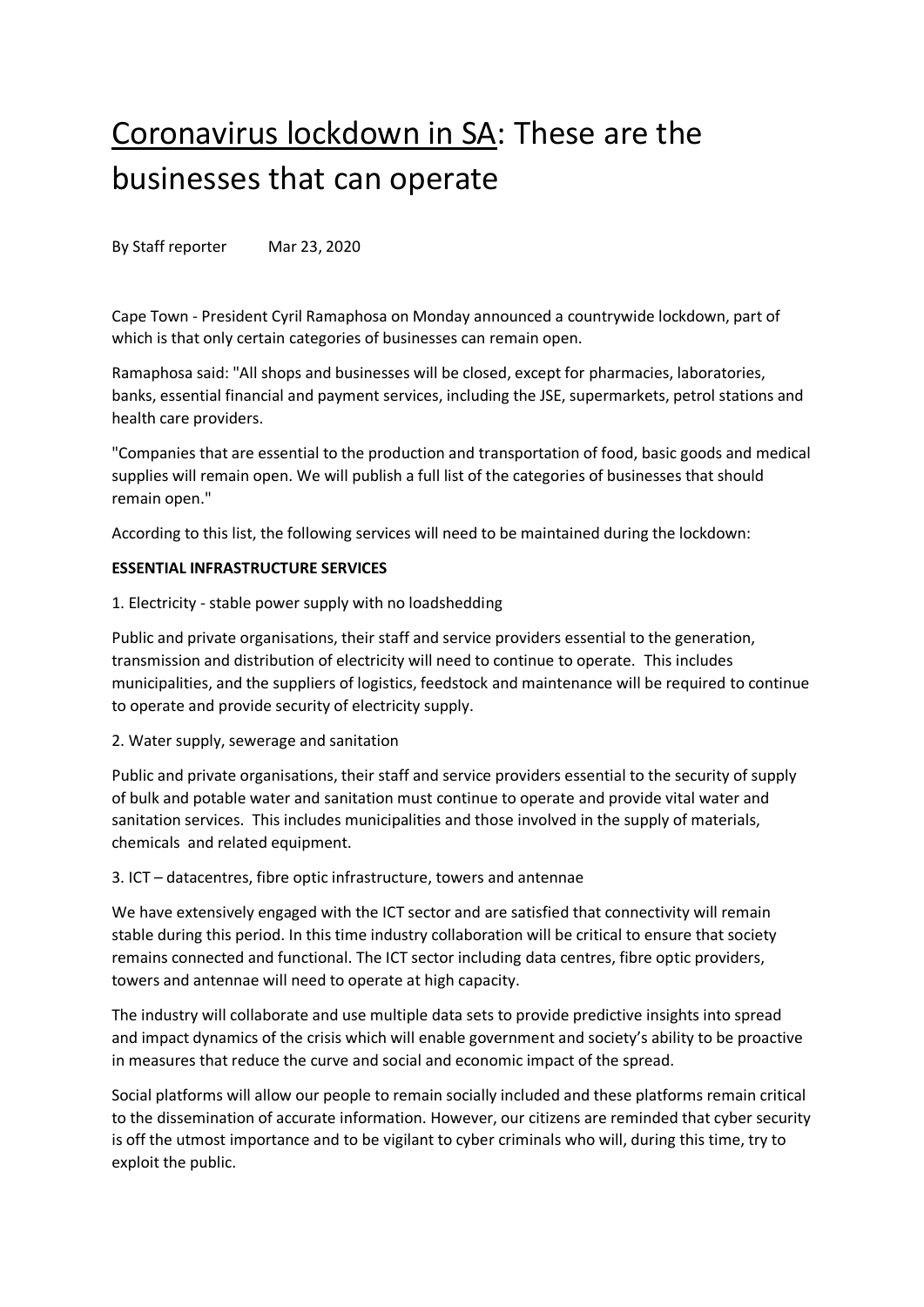## **CRITICAL BUSINESS CONTINUITY SERVICES TO SUPPORT THE HEALTH AND SAFETY OF SOUTH AFRICANS**

1. Food & essential products – related manufacturing and processing, and distribution

In order to ensure that people remain well-nourished and apply high personal hygiene to combat the spread of Covid-19, the following operations will continue:

- Manufacturing of health related products, supplies, devices, equipment, and medicines, including complementary health products; food and essential products, as well as essential inputs thereto.
- Agricultural and food supply related operations, including farming, veterinary and phytosanitary provider services, pest control services, and chemical and fertilizer providers.
- Fishing operations
- Forestry and sawmills will remain in production for disposable health and hygiene products, including toilet paper; as well as for the production of packaging for essential health and food supply chains.
- Food, beverages and essential products manufacturing and processing facilities
- Warehousing, transport and logistics for food & essential products, and health related goods
- The Ports, road and rail networks will remain open in order to facilitate the import and export of essential products.
- Food outlets retail, wholesale, spaza shops and malls for food and essential products.

Essential products include: toilet paper, cleaners, sanitizers and disinfectants, personal hygiene products, bedding and clothing, and essential supplies for those taking care of the sick and in order for people to remain healthy.

#### 2. Enabling Services

To assist in the Covid-19 response, the following services are required to continue operations:

- All healthcare related services be they public or private.
- Call centres providing life and health; energy, food and water supply, social, transactional, communications, law and order and international critical business continuity services.
- Professional and artisan services, to the extent that they are providing support in the Covid19 response, essential and critical business continuity services.
- Cleaning, laundry and hospitality services supporting the Covid-19 response and essential and critical business continuity services.
- Hotels, airlines, stadiums, car rental services, to the extent that they are supporting essential or critical business continuity services and repurposing for
- Financial and insurance services and health funders required to finance and support essential and critical business continuity services in the Covid-19 response, and provide short term bridging finance to people and businesses during this period.
- Anti-poaching and wildlife conservation services.